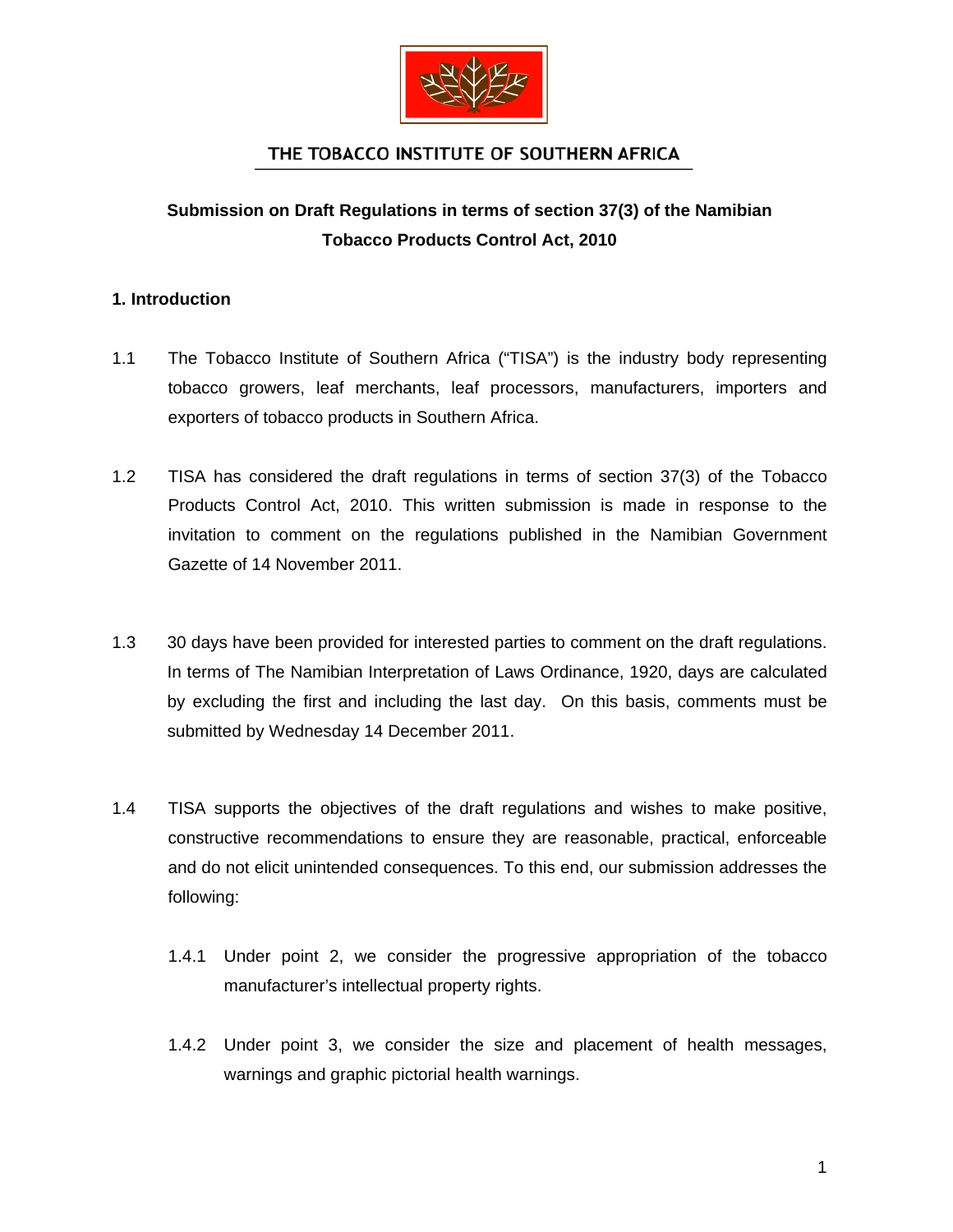- 1.4.3 Under points 4, 5 and 6, we explore the practicality of complying with the draft regulations, public place smoking and the rotation of the health warnings, pictures and pictograms and propose possible solutions.
- 1.4.4 Under point 7, we emphasise that the draft regulations in their current form will result in an unintended consequence of exacerbating the ever-increasing trade in illicit tobacco products.

### **2. Intellectual Property and Pack Space Appropriation**

- 2.1 In recent years there has been a trend to increase the size of mandated warnings on tobacco packaging and to make those warnings graphic. The stated aim is to discourage the uptake of tobacco use and encourage smokers to quit, despite the fact that there is no reliable evidence that larger health warnings deter people from smoking.
- 2.2 For instance, Canada was the first country to introduce large, pictorial health warnings in 2001, going from 35% on the front and the back of the package to 50% on the front and the back of the package. Researchers who assessed the impact of that policy found that the new, larger health warnings had not had a statistically significant effect on either smoking rates, or consumption. The relevant study notes:

*"Have the 'heavy-duty' warnings on cigarette packages in Canada had a significant impact on the prevalence or intensity of smoking in the period following their introduction? … [W]e have not been able to detect any significant prevalence effects, much as the unconditional data suggest…" [1]*

 $\overline{\phantom{a}}$ <sup>[1]</sup> Gospodinov N, Irvine IJ, Global health warnings on tobacco packaging: evidence from the Canadian experiment, B.E. Journal of Economic Analysis & Policy, Vol. 4, No. 1, 2004, pp. 1–21 at p. 16. Subsequent research conducted by University of Chicago Economics Professor Casey Mulligan has since confirmed the results of Gospodinov and Irvine. (See: Mulligan C, Smoking Behavior in Canada: Before and After the 2000 Tobacco Warnings, University of Chicago, 2011, commissioned by PMI and available upon request).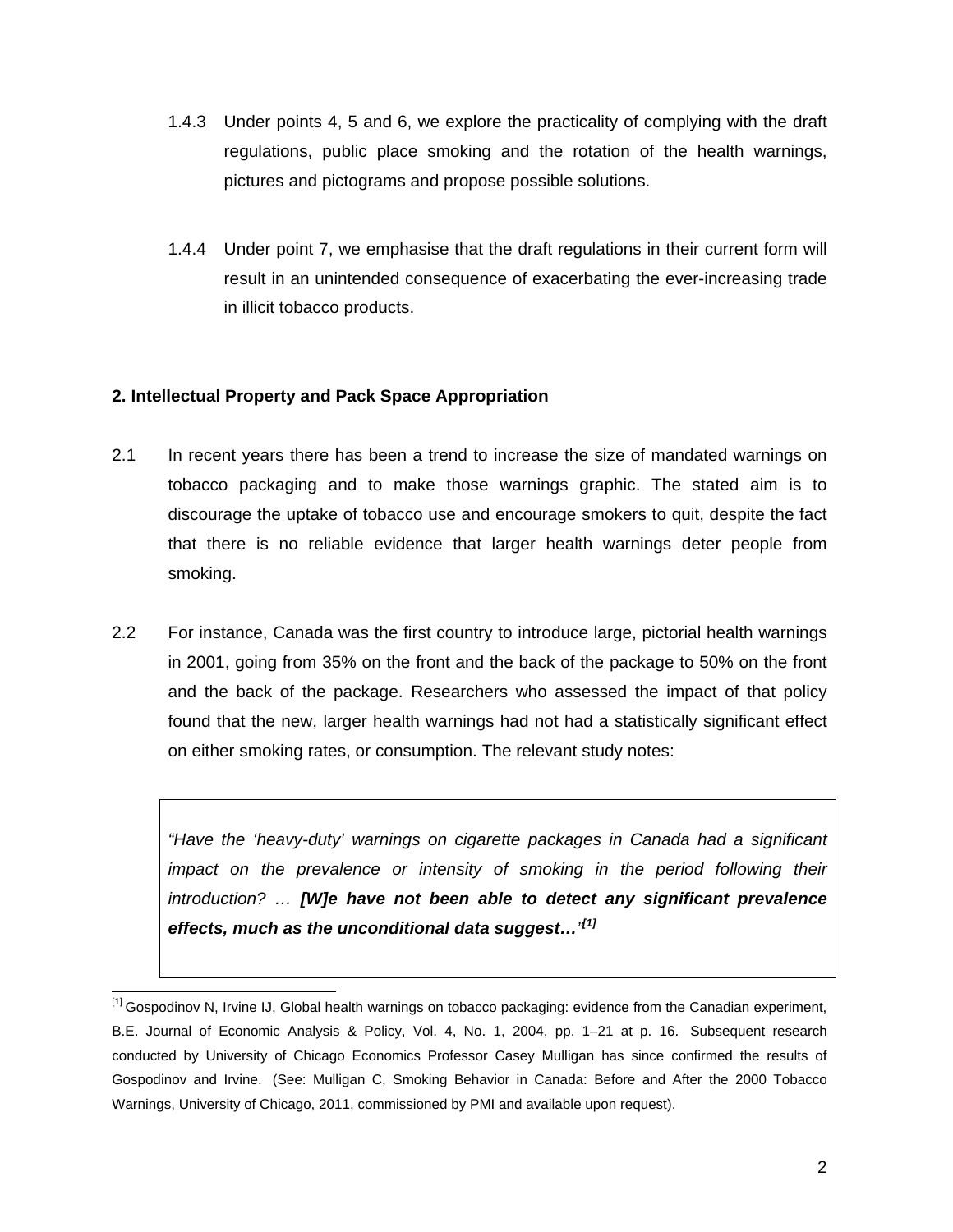2.3 Intellectual property (IP) is a term referring to a number of distinct types of creations of the mind for which a set of exclusive rights are recognized. Common types of intellectual property rights include copyrights, trademarks, patents, designs, know-how and trade secrets in some jurisdictions. A trademark is a distinctive sign, or indicator, used by an individual, business organization, or other legal entity to distinguish its products or services from those of other entities. A trademark is defined in the Trade Marks in South West Africa Act 48 of 1973 as follows:

*"trade mark", other than a certification mark, means a mark used or proposed to be used in relation to goods or services for the purposes of-* 

 *(a) indicating a connection in the course of trade between the goods or services and some person having the right, either as proprietor or as a registered user, to use the mark, whether with or without an indication of the identity of that person; and* 

 *(b) distinguishing the goods or services in relation to which the mark is used or proposed to be used, from the same kind of goods or services connected in the course of trade with any other person;* 

- 2.4 Trademarks in Namibia are not only protected by the Namibian Trade Marks in South West Africa Act, 1973, by the rights to property and to freedom of communication in terms of the Constitution of Namibia, but also internationally, by the World Trade Organization's (WTO) Agreement on Trade-Related Aspects of Intellectual Property Rights (TRIPS).
- 2.5 Tobacco manufacturers own tobacco brands which are registered and protected trademarks. Tobacco manufacturers invest resources into developing these brands. The regulatory depiction of warnings, pictures and pictograms on the brand packaging contained in the draft regulations are, at a minimum, a dilution of their rights, or, at worst an expropriation of their property.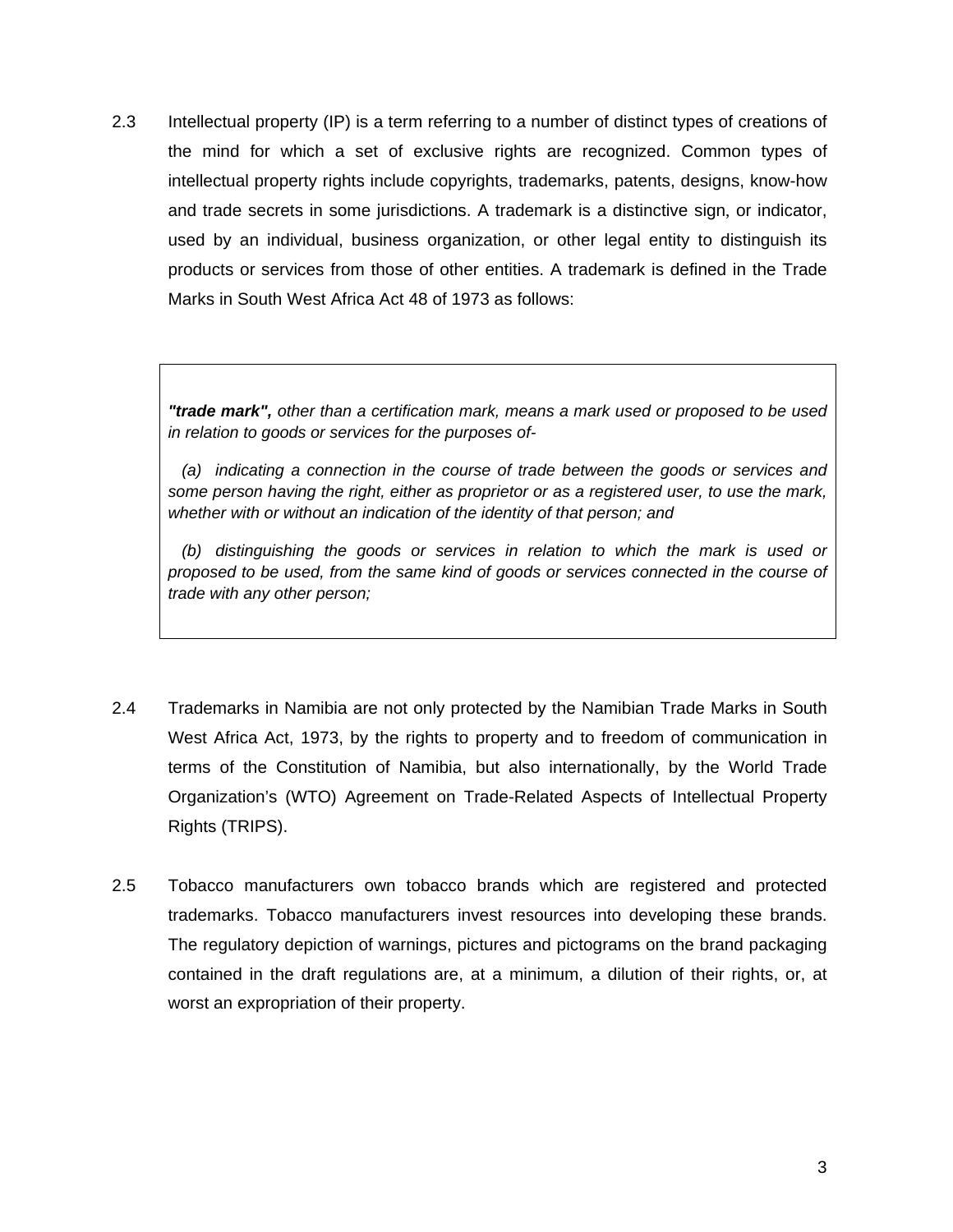### **3. The size of graphic warnings and visibility**

### **3.1 TISA concern**

- 3.1.1 The phrase *"closely as possible resemble"* in **section 2(1)** is subjective and unclear.
- 3.1.2 **Annexure 1** of the draft regulations requires pictures and pictograms to cover not less than 60% of both the front and the back of a pack, although the pack designs set out in that Annexure go beyond that requirement and do not accord with the text of the draft regulations. In short, there appears to be no way of complying simultaneously with sections 2(1) and 2(3) on the one hand, and section 2(2) on the other. The prescripts are internally contradictory.
- 3.1.3 In addition, Annexure 1 of the draft regulations requires the remaining areas to *"bear the rest of the text"*. If this implies that the remaining areas be covered by additional textual health warnings, then we believe that this infringes on constitutional and intellectual property rights of the brand owner and is in contravention of Namibia's international trade obligations under the WTO.
- 3.1.4 **Section 2** of the draft regulations, prescribes a number of pictures and pictograms as set out in **Annexure 2** for use on all packages containing tobacco products. We request that these pictures and pictograms be provided in a clearer format and higher resolution in order for all stakeholders to be able to properly assess the content thereof, as they are unclear in the current format.

### **3.2 TISA recommendation**

- 3.2.1 We propose the following:
	- 3.2.1.1 The front of the package to bear a text message of not more than **30%** of the package;
	- 3.2.1.2 The back of the package to bear a picture or pictogram of not more than **30%** of the package; and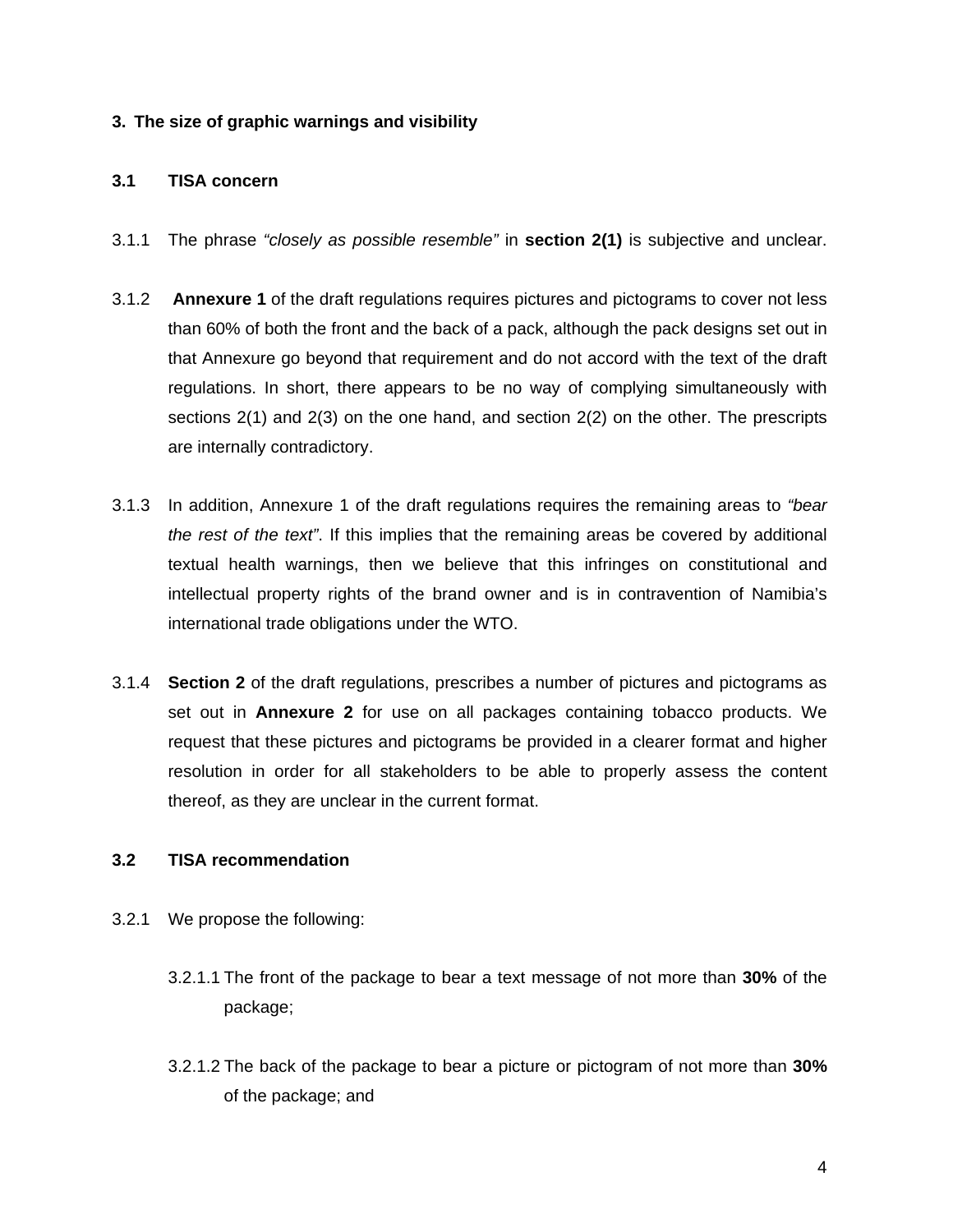3.2.1.3 **15%** of the right panel for the tar and nicotine message.

Our proposals can be incorporated by deleting the diagrammatic representations of cigarette packets in Annexure 1 and all consequential references thereto as they are proportionately inaccurate and inconsistent with the associated text in the draft regulations.

We further propose that the text warnings set out in paragraph 2 of Annexure 2 be generic in order to ensure that they do not contradict the text messages featured as part of the pictures and pictograms displayed in paragraph 1 of Annexure 2.

We therefore propose that **sections 2 and 3(1) of Part 2** be amended as follows:

#### *Part 2*

#### *Pictures, pictograms, health messages and warnings*

*2. (1) Every package in which a tobacco product is sold on a retail basis must contain the following information:* 

*(2) A package referred to in sub-regulation (1) must reflect -* 

- *(a) one picture or pictogram set out in paragraph 1 of Annexure 2 with the health message, surrounded by a border, to occupy not more than 30% of the rear panel of the external area of the package;*
- *(b) one of the warnings set out in paragraph 2 of Annexure 2, surrounded by a border, to occupy not more than 30% of the front panel of the package; and*
- *(c) the statement "This product contains nicotine, tar and other harmful chemicals" as set out in Annexure 3, occupying not more than 15% of the right panel of the package.*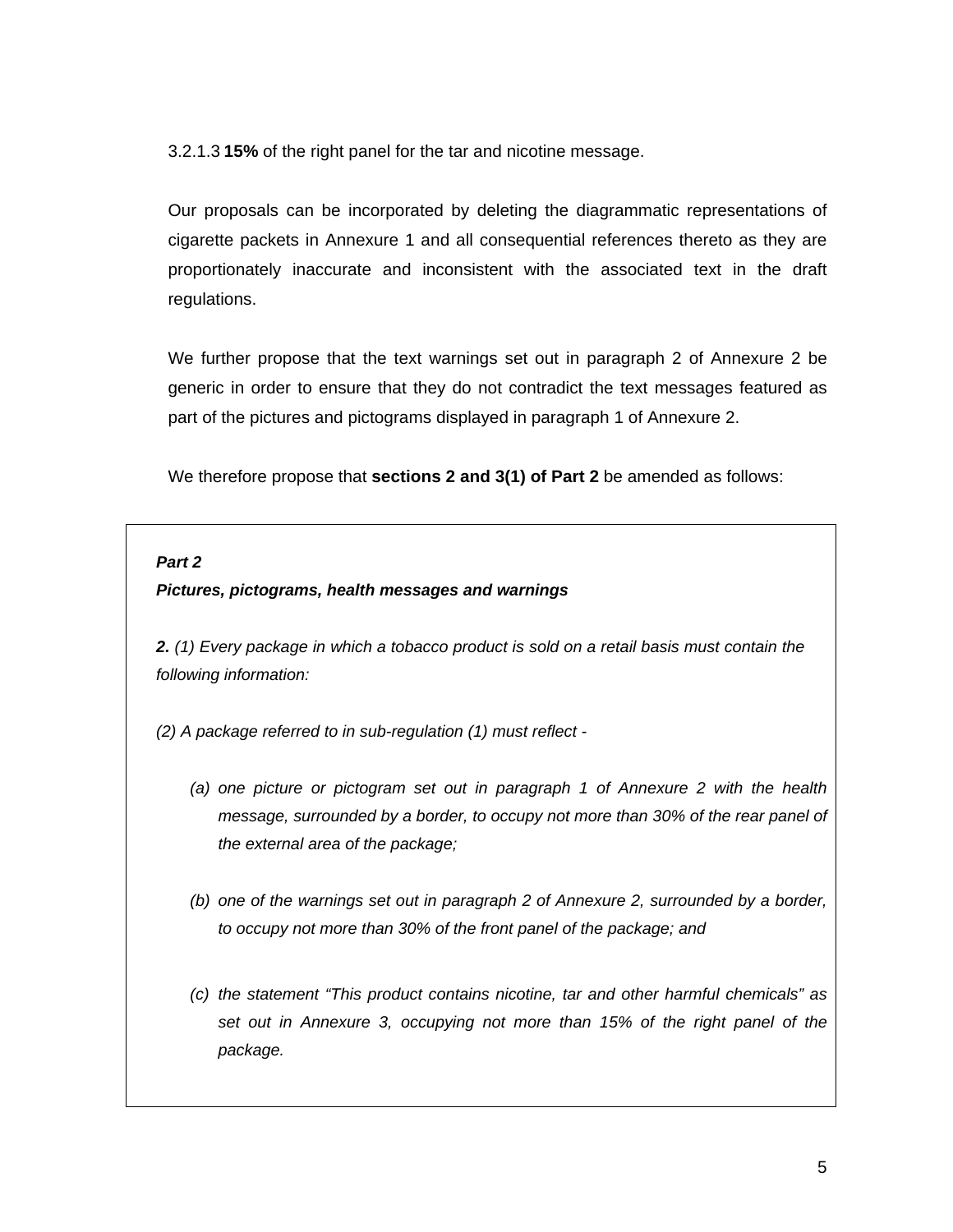| Loose or pipe tobacco, single cigars, smokeless and oral tobacco, should contain one of |
|-----------------------------------------------------------------------------------------|
| the warnings set out in paragraph 2 of Annexure 2, surrounded by a border, to occupy    |
| not more than 30% of the bottom front panel of the package.                             |
|                                                                                         |

*(4) Tobacco product packaging must not promote a tobacco product by any means that are false, misleading, deceptive or likely to create an erroneous impression about its characteristics, health effects, hazards or emissions, including any term, descriptor, trademark, figurative or any other sign that directly or indirectly creates the false impression that a particular tobacco product is less harmful than other tobacco products.* 

*Print and appearance of pictures, pictograms, health messages and warnings* 

*3. (1) The health messages and warnings referred to in regulation 2(1) to be reflected on a package in terms of regulation 2 must be –* 

- *a) in the official language of Namibia;*
- *b) in Helvetica type;*
- *c) in black, red or blue print on a white background;*
- *d) in upper-case lettering; and*
- *e) surrounded by a border that*

*(i) is the same colour as the print used for the text of the message; and* 

TISA further proposes that the Ministry of Health and Social Services (MoHSS), consult with its citizens on the cultural appropriateness of the pictures and pictograms.

In **section 3(3)**, we noted a typing error. Reference is made to 2(1)(c) instead of 2(2)(c).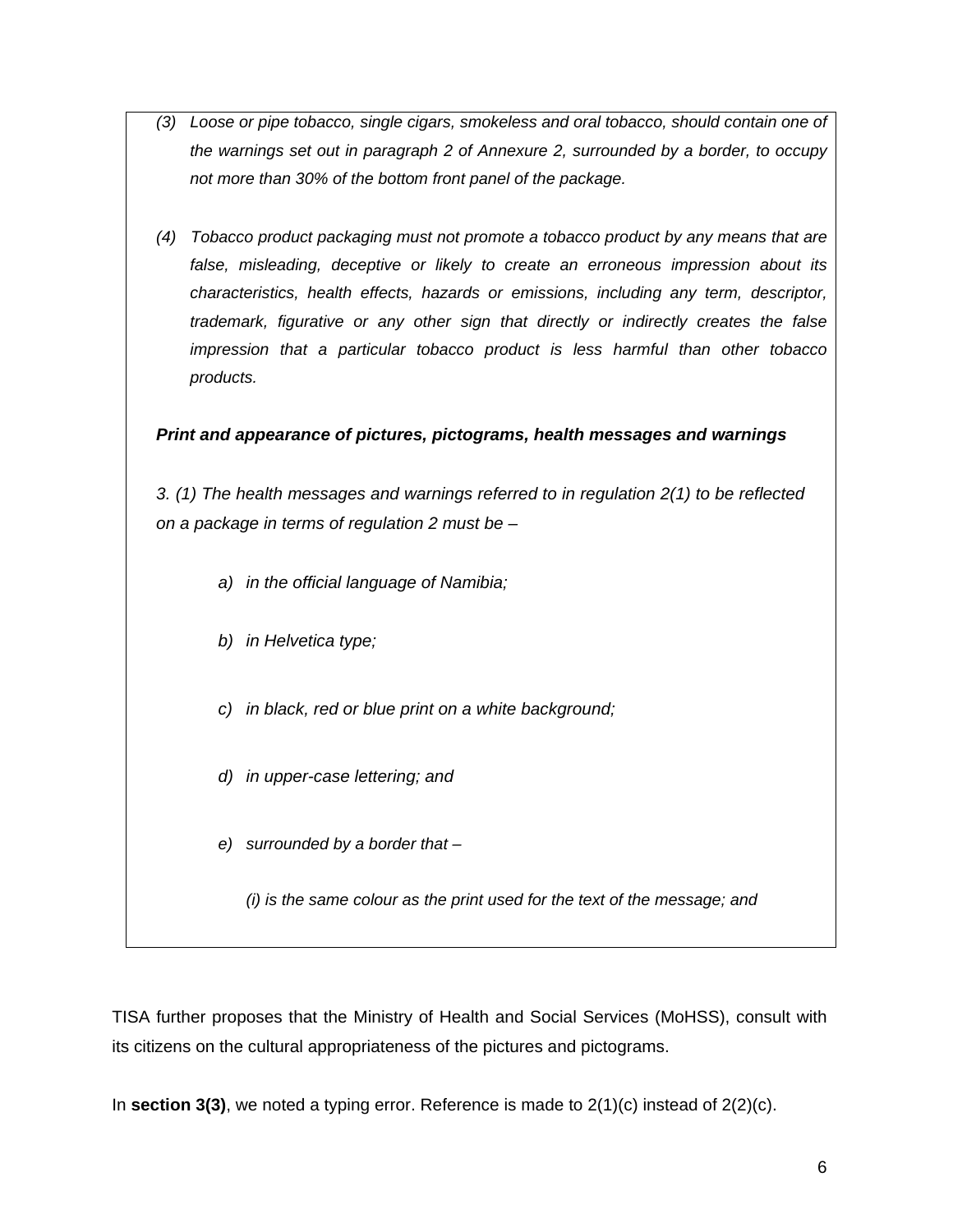### **4. Practicality of compliance with the draft regulations**

### **4.1 TISA concern – Section 5**

4.1.1 **Section 5(b)** provides for the indication of the price of a tobacco product.

#### **4.2 TISA recommendation – Section 5**

4.2.1 We propose that the word *cost* is replaced with *price*, or alternatively, section 5(b) is replaced with:

*"indicates availability and price;"* 

### **4.3 TISA concern – Section 7**

4.3.1 **Section 7** of the draft regulations, prescribes that every retailer should prominently display a sign at the point of sale bearing the following wording: "We cannot, by law, sell tobacco products to anyone under the age of 18 years". Such wording has to comply with section 3 of the draft regulations which prescribes a minimum size, font and colour.

#### **4.4 TISA recommendation – Section 7**

- 4.4.1 It is our respectful submission that the Ministry of Trade and Industry be included in the consultation process as these matters affect the retail sector, particularly the informal trade. For example, if an informal trader is not able to obtain the prescribed, printed signage required for compliance, they will be criminalised and their livelihood threatened.
- 4.4.2 For enforcement to be effective and rational, it needs to be applied consistently and across the board. With respect to the informal trade, which makes up such an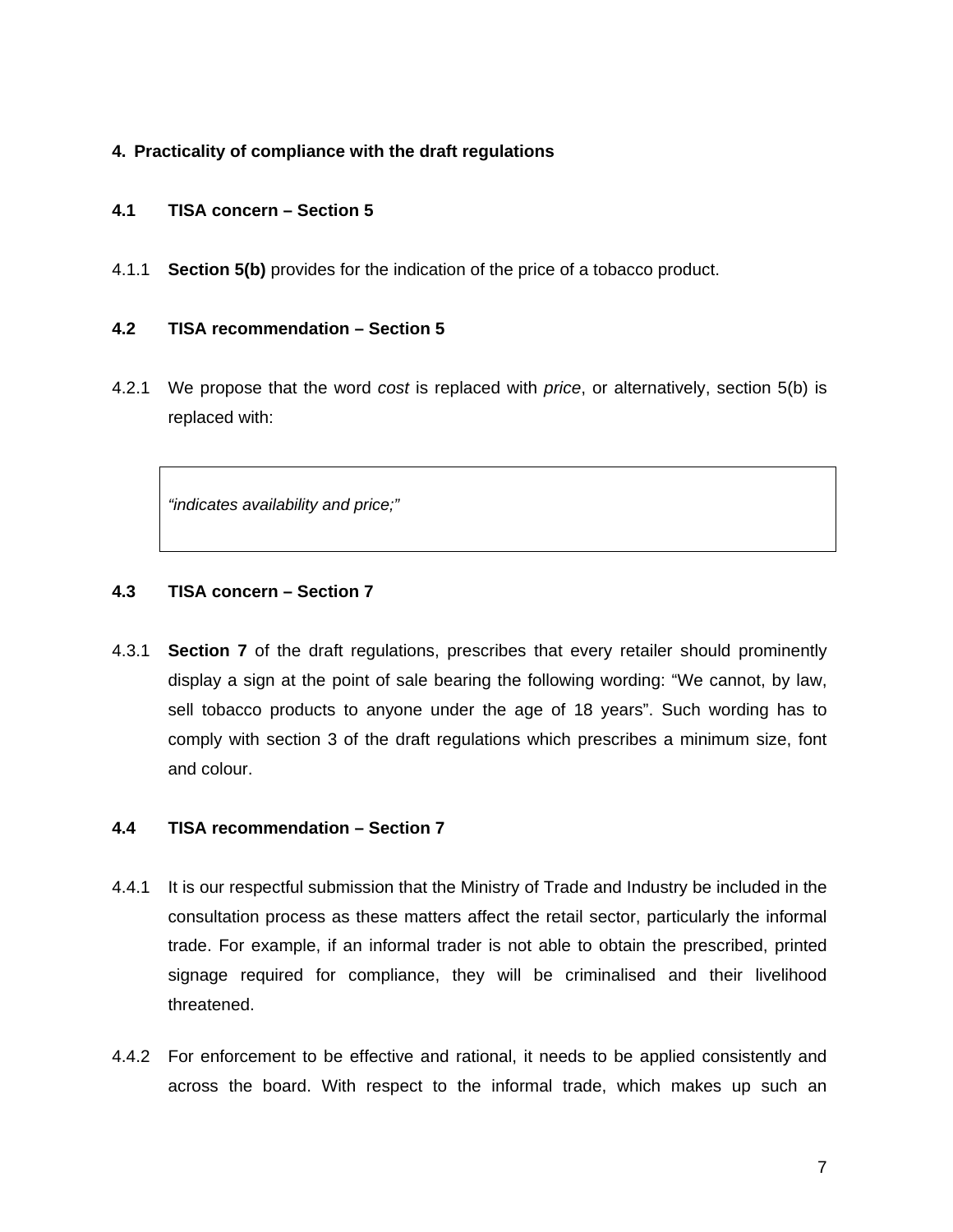important sector of the economy, rigorous enforcement will be next to impossible. If regulations are to be effective and respected, they must not ignore the fact that an entire economic sector would *de facto* not fall within its ambit.

### **4.5 TISA concern – Section 9**

- 4.5.1 **Section 9 (e), (f) and (g)** of the draft regulations, places a positive legal obligation on the owner or person in charge of such public place to, *inter alia*:
	- lay a criminal charge against any person who refuses to comply after the prohibition has been explained;
	- train all employees on how to handle persons found to be smoking in the public place.

### **4.6 TISA recommendation – Section 9**

4.6.1 We propose that the MoHSS finds other methods to encourage its citizens to comply with the Act other than creating a positive legal obligation to lay criminal charges against one another. The unintended consequence is that the law will make criminals of many persons who are responsible for public places that do not comply. Further, the MoHSS should consider how its citizens will react to such a legal obligation.

## **4.7 TISA concern – Section 10**

- 4.7.1 **Section 10** of the draft regulations prescribes the size of the packaging of tobacco products. TISA is concerned that the current draft is internally inconsistent, in that the existing section 10(a) provides that cigarettes must be sold in a package of a minimum of 20 cigarettes whilst the second section 10(a) provides for the packaging of single cigarettes.
- 4.7.2 We would like to point out that in section 10(b) of the draft regulations it is prescribed that the minimum size of loose tobacco to be sold should be 100g. The standard quantity of loose tobacco sold in Namibia is 12.5g. We are concerned that section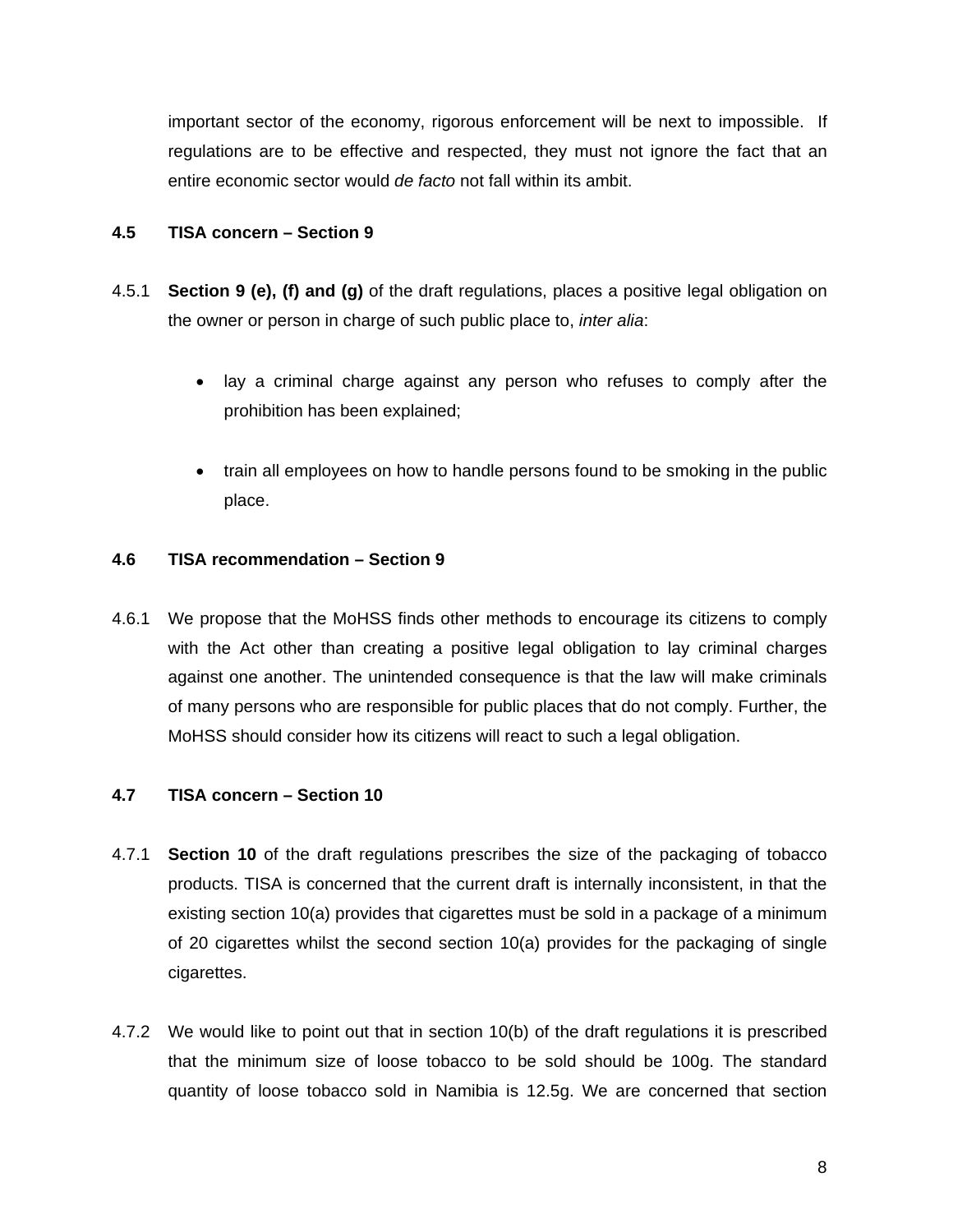10(b) of the draft regulation could create an incentive for illicit traders to sell loose tobacco in the standard size of 12.5 grams without the required health warnings.

- 4.7.3 Another concern is how single sticks will be packaged.
- 4.7.4 We have noted a typing error as both the sub-paragraphs are numbered (a).

### **4.8 TISA recommendation – Section 10**

4.8.1 We propose that section 10 be clarified or deleted.

## **4.9 TISA concern – Section 11**

4.9.1 **Section 11(2)**, prescribes that certified copies of contracts should be lodged with the Permanent Secretary of the MOHSS.

### **4.10 TISA recommendation – Section 11**

4.10.1 As the regulation aims to phase-out sponsorship and other contracts relating to advertisement or promotion within six months from the date the final regulations are published, we propose that where existing contracts contain a confidentiality clause, these affected stakeholders provide the Permanent Secretary with an affidavit listing all contracts and not certified copies of the contract itself. This will protect the sanctity of private agreements between persons, allow confidentiality clauses not to be breached and at the same time allow for the effective implementation of the regulations. We also propose that as such contracts will be phased out, section 11(2) will become redundant and the MoHSS could consider deleting the sub-section.

### **4.11 TISA concern – Section 14**

4.11.1 **Section 14** of the draft regulations prescribes the method for testing of tar and nicotine. We agree with the ISO standards as set out in **paragraph 1 of Annexure 3,** however, we propose that reference to the years be removed as the test methods evolve and are updated regularly. The latest test method requirements may differ from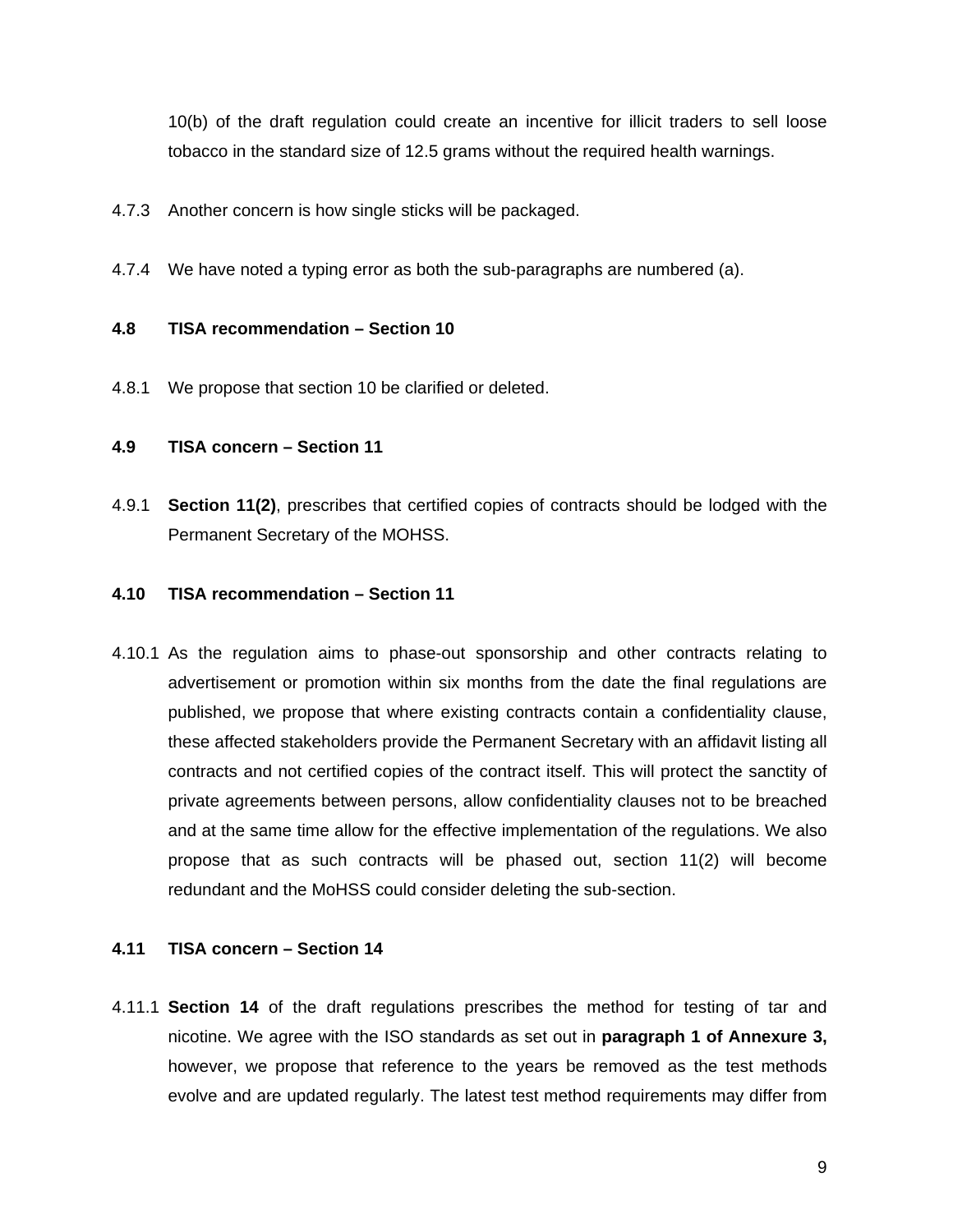those dated and specified in the draft regulation causing an unnecessary conflict between old and new methodology.

4.11.2 TISA is concerned that the requirement as set out in **paragraph 2 of Annexure 3** regarding testing laboratories should refer to laboratories **accredited** for ISO testing methods.

### **4.12 TISA recommendation – Section 14**

- 4.12.1 We further propose that **paragraph 2 of Annexure 3** be replaced by the following clause:
	- *(2) Each manufacturer or importer must submit to the Permanent Secretary written certification that each brand variant has been tested in accordance with the ISO standard in a laboratory accredited for ISO testing methods;*

### **4.13 TISA concern and recommendation – Phase-in period**

4.13.1 We propose that the Permanent Secretary includes a phase-in period for the sector and other stakeholders to comply with the final regulations. Adapting packaging to new regulatory requirements cannot be done with short notice as new stock will have to be manufactured, shipped, imported and distributed. Retail should also be given sufficient time to phase-out existing stock. We propose a period of 18 months for all manufactured and imported products to comply with the final regulations.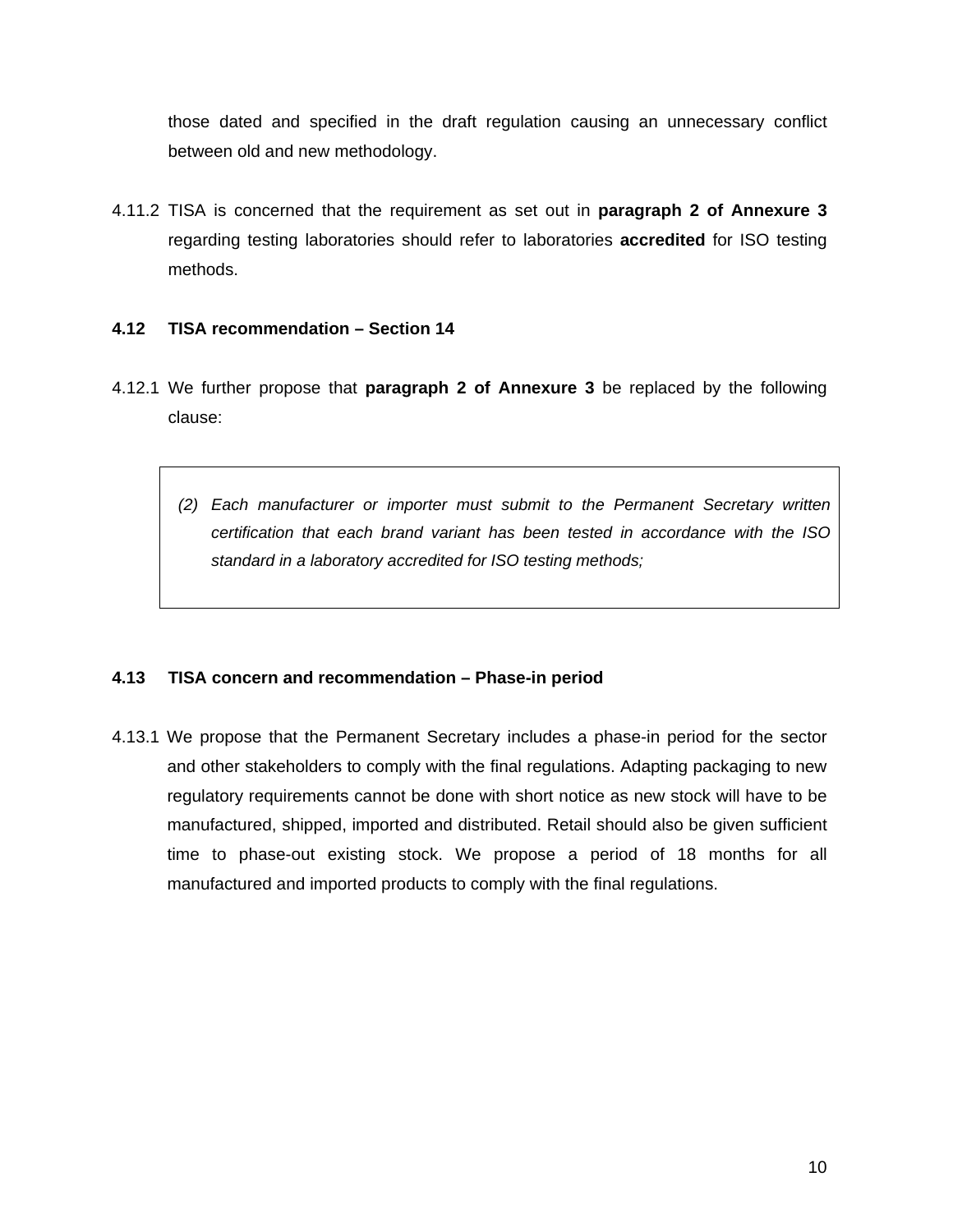## **5. Public place signs**

# **5.1 TISA concern**

5.1.1 **Section 8** of the draft regulations, contemplates the placement of A4-sized signs indicating "Smoking of Tobacco Products Prohibited" prominently at every entrance to every public place. A public place is defined in the Act as:

> *"…any indoor, enclosed or partially enclosed, area which is open to the public and includes a workplace, a club, a private dwelling, if that private dwelling is used for any commercial childcare activity or for schooling or tutoring, and a public conveyance."*

Further, **Section 9(a)** and **(b)** of the draft regulations, makes it obligatory to:

- display the provisions of **Sections 22 and 29 of the Ac**t next to or underneath every sign as contemplated in Section 8;
- display a picture or pictogram as set out in paragraph 1 of Annexure 2 of the draft regulations next to or underneath every sign as contemplated in Section 8;

Our understanding of this draft regulation is that each entrance to every shop, restaurant, bar, shopping mall, office, government building, bus, taxi, pre-school and school, etc, throughout Namibia will be required to display A4 size signs in perpetuity which include :

- a warning sign "Smoking of Tobacco Products Prohibited";
- display the provisions of sections 22 of the Act;
- display the provisions of section 29 of the Act; and
- underneath all of the above signs one picture or pictogram in paragraph 1 of Annexure 2 and one of the warnings set out in paragraph 2 of Annexure 2.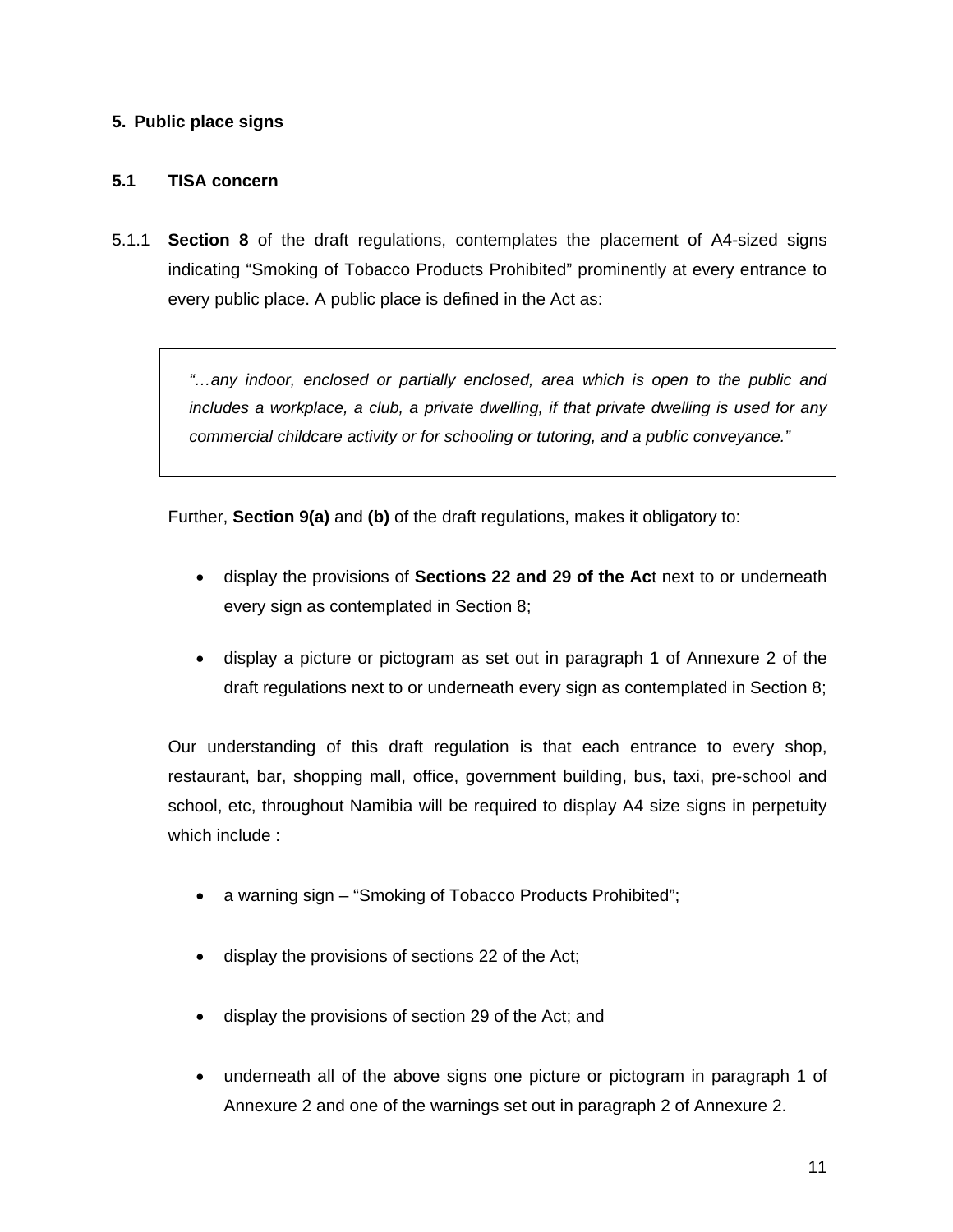### **5.2 TISA recommendation**

- 5.2.1 TISA believes the MoHSS needs to consult its citizens on the cultural appropriateness of the pictures and pictograms.
- 5.2.2 To avoid this unintended consequence, we propose that a public place should have one warning sign stating that "Smoking of Tobacco Products Prohibited", makes reference to sections 22 and 29 of the Act and one warning sign set out in paragraph 2 of Annexure 2.

## **6. Rotation of health warnings, pictures and pictograms**

## **6.1 TISA concern**

6.1.1 **Section 3 (2)** of the draft regulations seeks to regulate the rotation of warnings on "*every successive fifty packages*". This will not be technically possible on a high-speed, continuous production line.

### **6.2 TISA recommendation**

6.2.1 We propose that Namibia considers adopting the standard used in South Africa and to retain the last phrase of section 3(2) of the draft regulations concerning "*random distribution*" if necessary.

Section 3(1)(h)(iii) of the Regulations relating to the labelling, advertising and sale of tobacco products 2 December 1994 (South African Tobacco Products Control Act, 1993) reads as follows:

*…alternated in such a way so as to expose each warning on an equal quantity of advertisements for each brand or unit of packages, with a tolerance of 10% during each period of 12 months from the commencement of these regulations.*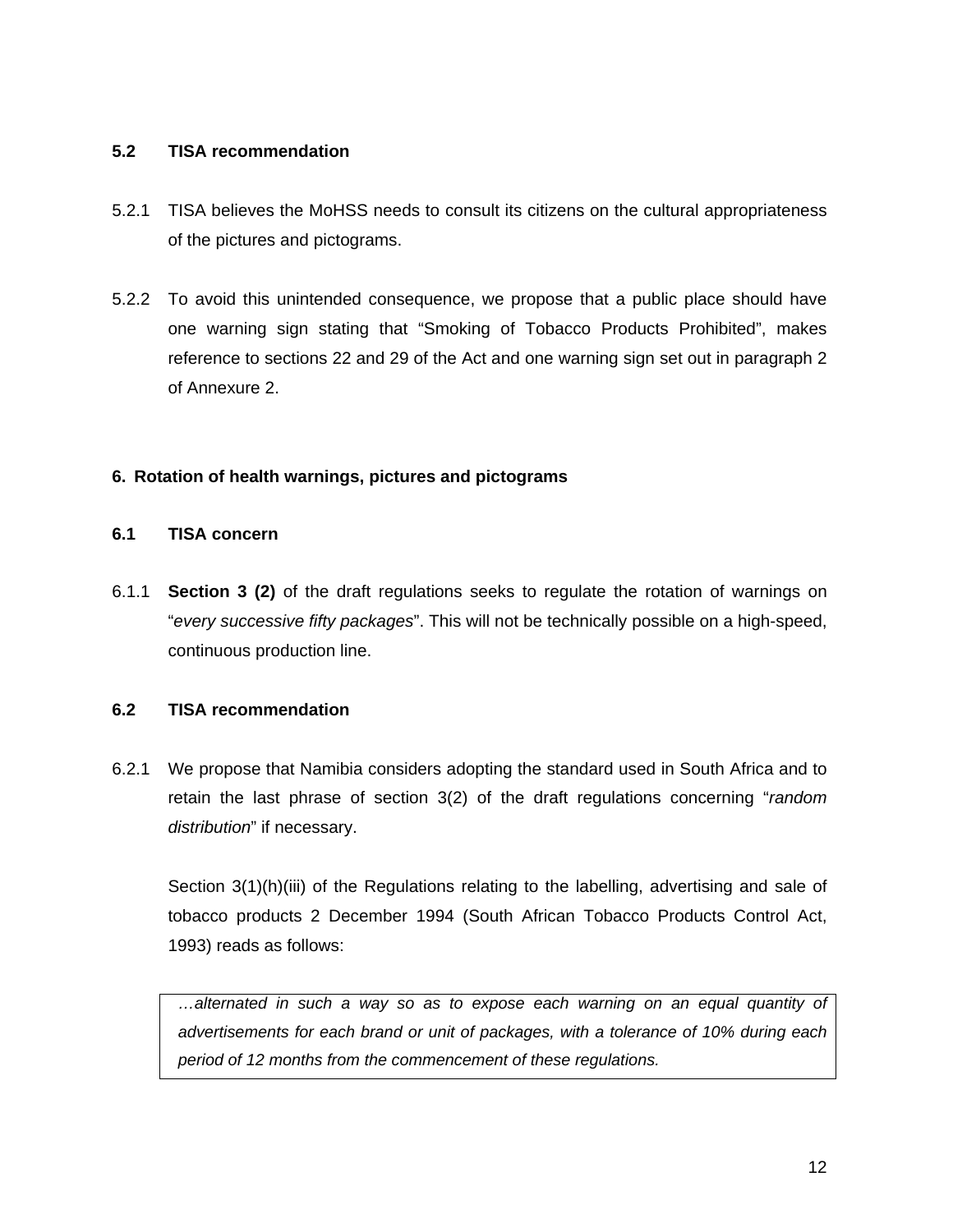6.2.2 We would further like to include the phrase "*randomly distributed in all areas within Namibia"* after the word *"regulations"* to ensure that the messages will be rotated as equally as possible and not selected at will.

#### **7. Illicit Trade**

#### **7.1 TISA concern**

- 7.1.1 The most concerning factor for TISA in the Southern African region is the everincreasing illicit trade in tobacco products. It is estimated that illegal tobacco products comprise 15% of the cigarette market in Namibia. New regulations will result in an increase in the cost of compliance, which will result in higher prices for consumers. However an increase in legal tobacco product prices will not guarantee that people will stop smoking or refrain from starting to smoke. It is unfortunate that the higher the price of legal cigarettes, the greater the profit incentive is for illegal traders. As these unscrupulous traders will not comply with the regulations, they have the ability to sell tobacco products at much cheaper prices than the legal tobacco industry. It has been experienced that cheaper prices actually stimulate consumption, especially amongst the youth and poor, defeating the health objectives of the Act.
- 7.1.2 There are two aspects surrounding enforcement that must be borne in mind. Firstly, the illicit trade in Namibia will continue to flourish. We have previously brought this to the attention of government in the past and will continue to do so. An increase in regulation adds to the cost of doing business— parties who flaunt these regulations with impunity do so at the expense of the fiscus and the legitimate trade, and then benefit from an unfair advantage. Every burden placed on the legitimate trade in tobacco products incentivises those who do not abide by them.

#### **7.2 TISA recommendation**

7.2.1 We are aware that the Draft Protocol to Eliminate Illicit Trade in Tobacco Products proposes that Health Departments regulate this matter, however given the nature of illicit trade, the MoHSS should involve the Ministry of Finance's Customs Department,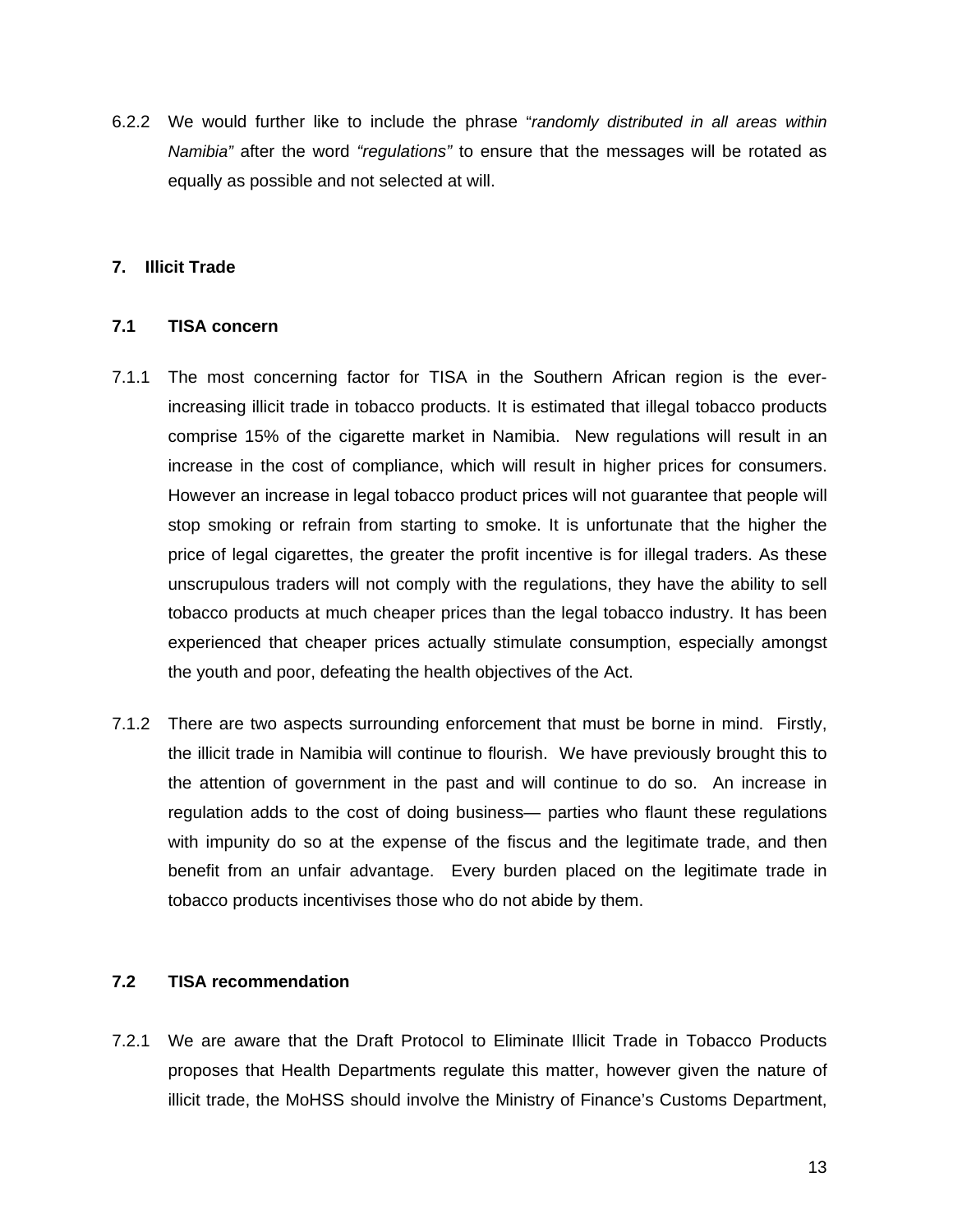who are in a better position to assist with matters pertaining to the Protocol. By way of example, **Section 12(2)(a)(ii)** prescribes that the shipment destination should be displayed on the package. This is not practical as the shipment destinations tend to change as a matter of course.

- 7.2.2 **Section 12** further prescribes that each package containing a tobacco product bear the following statement: "Sales only allowed in Namibia". In addition it is required that the country of origin be printed on the package and that certain information be contained in import documentation. In light of the cross border nature of illicit trade, current fiscal marking requirements within the Southern Africa Customs Union ("SACU") are currently receiving immense regional efforts to curb the problem. It is our respectful submission that Namibia becomes part of the process as alignment in SACU will be key to addressing the illicit trade problem. The diamond stamp which is presently used by the South African Revenue Services (SARS) in South Africa has become outdated and is soon to be replaced. The diamond stamp has been issued in South Africa since 1967. SARS in 2006 made a decision that a new marker needed to be found given abuse of the diamond stamp by illicit traders. The matter of the new fiscal marker, which will include digital tax verification, product authentication and volume verification, is presently being developed by SARS, with input from TISA, and will eventually also include well developed tracking and tracing mechanisms. As the tobacco sector and regional treasuries lose billions due to illicit trade in tobacco products, we would be encouraged by any method that would curb this problem.
- 7.2.3 We refer again to our concerns raised in 4.7.1

#### **8. Conclusion**

8.1 We would like to thank you for this opportunity to comment on the Draft Regulations in terms of section 37(3) of the Tobacco Products Control Act, 2010. However, due to the limited time within which to comment, we would like the opportunity to meet with representatives of the MoHSS to discuss the issues raised in this submission.